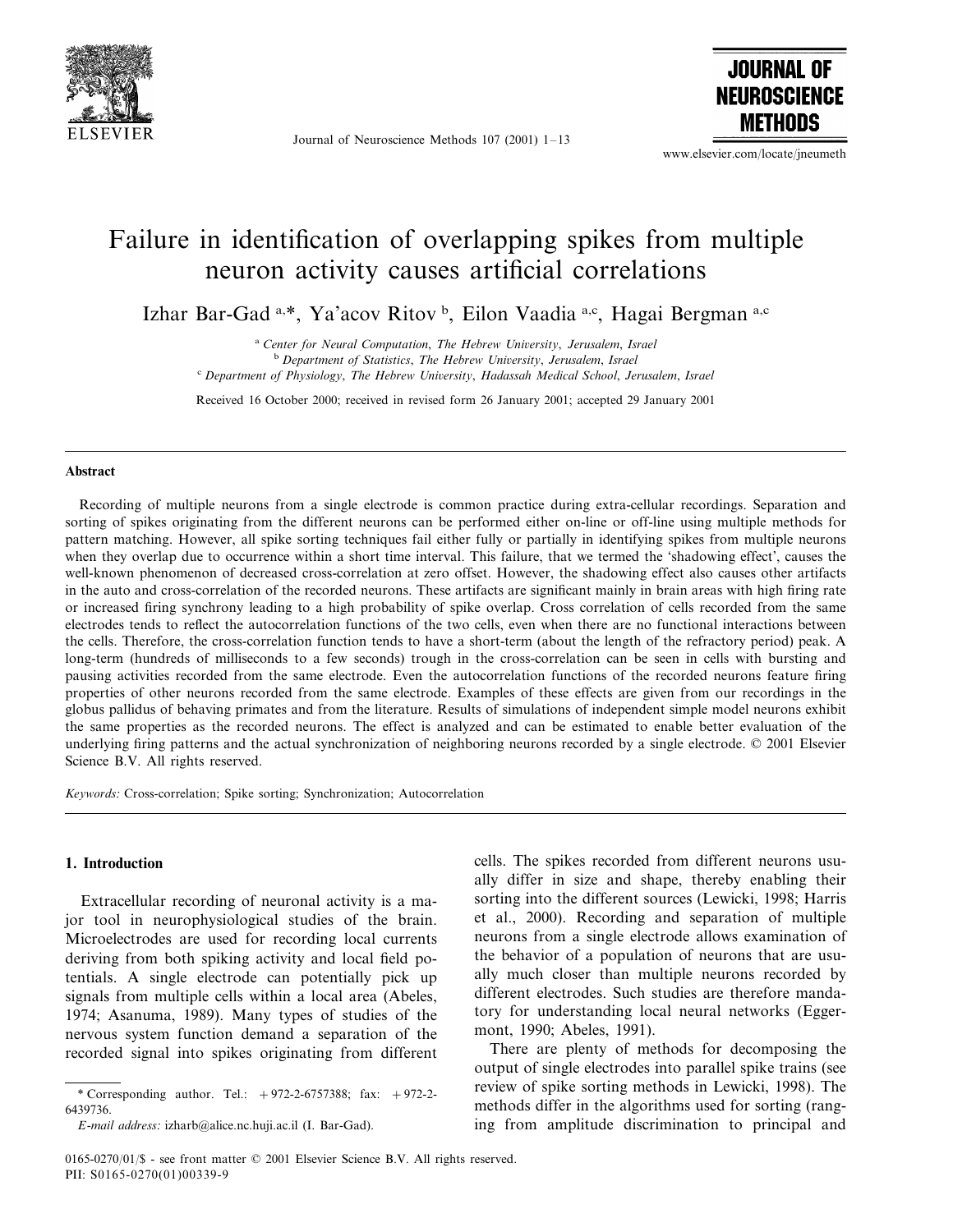independent component analysis of the spike shape), the working time frame (real time and offline methods) and the verification methods. In general, all methods suffer from problems common in classical signal detection methods, e.g. false positives (noise in the signal is classified as real spikes) and false negatives (real spikes are rejected as noise). However, when using spike-sorting methods, additional errors may occur. These errors include false match (a spike generated by one unit is classified to a different unit) and double match (a single waveform is classified as belonging to more than one class). The number of such errors can be reduced by better signal to noise recording conditions, and by more careful and elaborate sorting methods.

When the errors in either sorting or identification are systematic, they might cause effects, which seem to derive from the properties of the neurons rather than from the classification procedure (Quirk and Wilson, 1999). Such a systematic classification error occurs due to the spike overlap problem. All sorting methods perform quite well when the spikes recorded from the electrode are sufficiently separated in time. However, when multiple spikes appear closely, causing an overlap of their effects on the recorded signal, all sorting methods perform significantly worse. This overlap may result in several consequences: none of the spikes is identified (complete false negative); only one of the spikes is identified (partial false negative); or the overlapped signal is identified as another different spike (false match). The overlapping problem is usually not handled, although some methods have been developed for reducing the misidentification cause by the overlap (Lewicki, 1998). These methods include identification by neural networks (Chandra and Optican, 1997) and overlap decomposition (Atiya, 1992; Lewicki, 1994; Zouridakis and Tam, 1997). However, whichever methods are used, overlapping spikes are identified significantly worse than well-separated spikes. In this manuscript we show that the auto and cross-correlation functions of simultaneously recorded units (especially in brain areas with high firing rates and synchronized discharge) are significantly affected by the sorting limits. Thus, short and long term synchronization might appear in the cross-correlograms due to the sorting problems in spite of the fact that the neurons fire independently. Finally, we describe methods for estimating these artifacts, and thus enabling better understanding of the firing patterns and synchronization of neighboring neurons in the central nervous system.

## **2. Methods**

#### <sup>2</sup>.1. *Behaioral and recording methods*

Real data was taken from electrophysiological

recordings of multiple spike trains from the globus pallidus of behaving monkeys. Details of the behavior of the monkeys and animal care are described elsewhere (Bar-Gad et al., 2000). During the recording sessions, eight glass-coated tungsten microelectrodes confined within a cylindrical guide (2.2 mm outer diameter) were advanced to the target. Neuronal activity from each electrode was amplified (\*10 000), bandpass filtered (300–6000 Hz, four poles Butterworth filter, MCP 2.0 Alpha-Omega Engineering, Nazareth, Israel), and continuously sampled at 24 KHz/electrode (AlphaMap 4.8, Alpha-Omega Engineering). Detection and sorting of neural activity was done using real time and offline methods (see below). Only well-isolated and stable spike trains (as judged by stable spike waveforms, stable firing rate and consistent responses to behavioral events) were included in this study.

## <sup>2</sup>.2. *Real time spike sorting*

The electrode output was sorted and classified in real time by a template-matching algorithm (MSD 3.21, Alpha-Omega Engineering). The electrode signal was continuously sampled at 50 KHz, placed in a buffer containing the last 100 samples (2 ms), and compared continuously with one to three templates. Each template was constructed of eight equally spaced points separated by 0.1 ms, and was defined by the user following a learning process of threshold crossing signals. The sum of squares of the differences between eight points in the buffer (starting 0.4 ms from the beginning of the buffer and equally spaced at 0.1 ms) and the templates was calculated. When this sum reached a minimum that was below a user-defined threshold, detection was hardware reported. In the cases that a buffer was double matched (e.g. a signal passed the criteria of more than one template), an error signal was given to the user, but no hardware report was created. A dead time of 0.06 ms followed detection. The timing of the hardware detections  $(100 \mu s)$  active low TTL pulses) were edge recorded at 12 KHz by a data logger (AlphaMap 4.8, Alpha-Omega Engineering) in parallel with the analog signals of the electrode output and of the behavioral events.

#### <sup>2</sup>.3. *Offline spike sorting*

The continuous (24 KHz) sampling of the electrode output was subject to off-line spike sorting procedure (AlphaSort 3.8, Alpha-Omega Engineering). This algorithm is based on principal component analysis of the spike pattern (Abeles and Goldstein, 1977). The algorithm assumes that most of the spike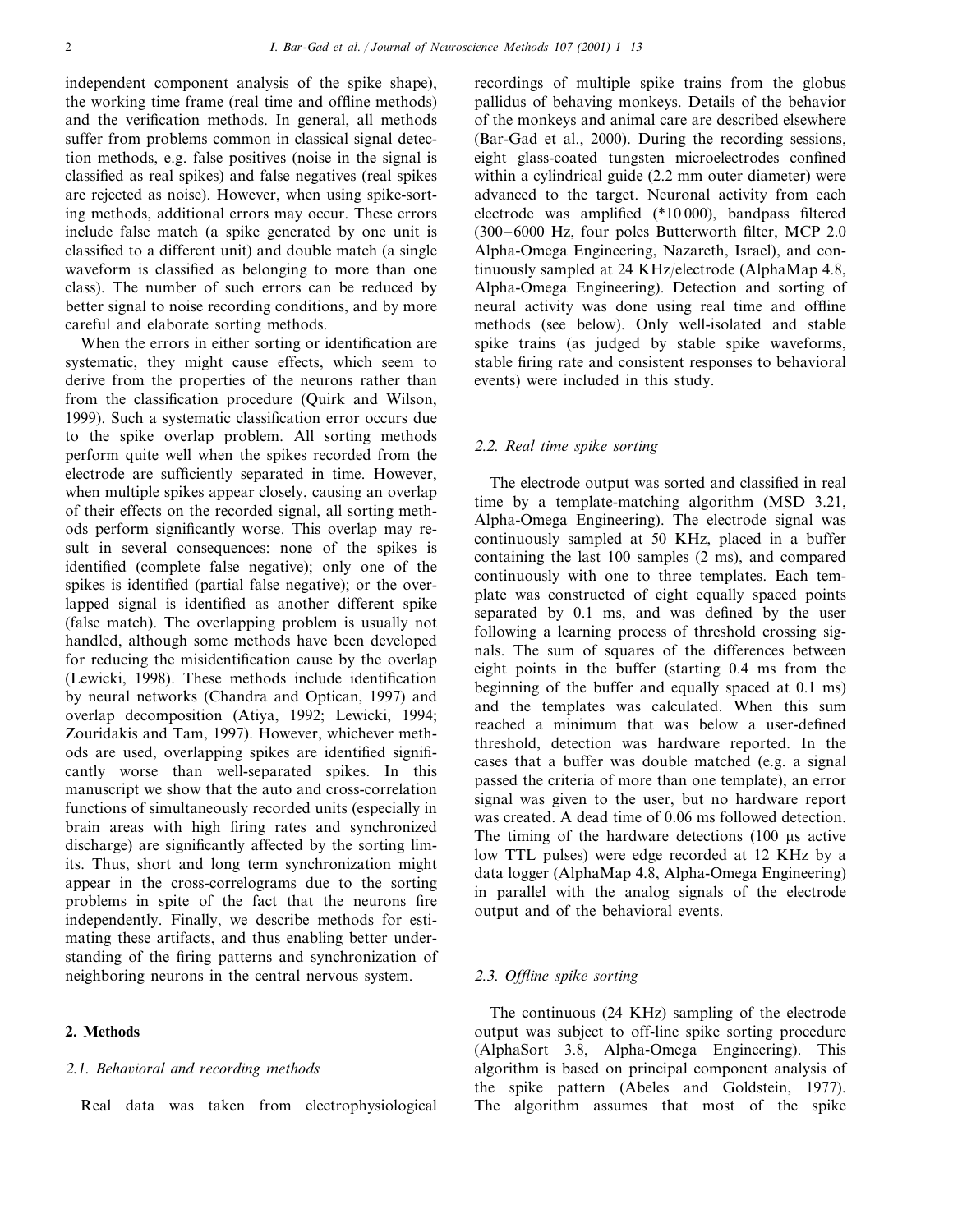waveform can be represented as a linear combination of two principal vectors, and that spikes generated by the same neurons will create a cluster of points in a two dimensional space representing the correlation between the spikes and the principal vectors. The principal vectors are calculated using existing libraries of extracellular recorded spikes in the relevant brain regions.

There are four steps in the off-line sorting procedure: extraction, projection, classification and, finally, verification. The first step is the extraction step, in which the program performs automatic detection of 2.7 ms segments with suspected spikes, based on threshold crossing. The threshold is calculated from the variance of the electrode output during the last 5.2 s. If more than one threshold crossing is detected in less than 1 ms, the higher one is selected. The candidate segments are extrapolated to 96 KHz, yielding 2.7 ms long segments with 256 sampling points. In the second step the suspected segments are projected on the two principal components and the approximation error of the original signal by the linear combination of the two principal vectors is calculated. To overcome the variability induced by the properties of the signal and the extraction step, the length of the principal vectors is 196 points ( $\sim$ 2 ms) and the approximation error is calculated for all possible (60) offsets. The program finds the offset with the minimum approximation error and uses it for the classification step. In the classification step, the user is provided with a two dimensional display of all spikes with acceptable approximation error on the principal component space. The user classifies the neuron by drawing polygons around clusters of spike projections, and can subsequently modify these clusters along with the progression of the recording. Finally, the last and most critical step is the verification of the sorting. The user can test the waveforms of the sorted spikes, evaluate the stability of their shape and rate, their similarity to other sorted spikes and test their inter- and cross-spike interval histograms to be compatible with those of single neurons (Fee et al., 1996). The timing of the spikes is written at 12 KHz resolution, and all further analysis is performed using 1 ms bins.

The main advantages of the off-line sorting are that the user can make decisions with respect to the whole data. Decisions are not based only on current and recent past history. In addition, the user can re-evaluate those decisions using additional measures and statistical tests. Finally, off-line sorting reduces the sampling bias towards units with high firing rates, since a significant number of spikes can be accumulated over long recording even of cells with very low firing rates.

#### <sup>2</sup>.4. *Simulation techniques*

Simplistic models of the neurons were used for simulating the shadowing effect. The spike trains of *n* modeled cells were created as independent processes  $X_{1,t}$  …  $X_{n,t}$ . Each cell  $(m)$ , had a refractory period of length  $\tau^m_{\text{ref}}$  featuring lowered firing probability  $p^m_{\text{ref}}(t)$ followed by constant firing probability  $(p_{\text{const}}^m)$ . These cells are known as models of a Poisson process with a refractory period (MacGregor, 1987). The refractory period was defined for simplicity as an exponent function  $p_{\text{ref}}^m(t) = k^{(\tau_{\text{ref}}^m + 1 - t)} p_{\text{const}}^m$ ,  $t \le \tau_{\text{ref}}^m$ ,  $k \le 1$ . In addition, some of the cells featured long-term correlations in their firing rate. The long-term correlations were created by low probability  $(p_{\text{pause}}^m)$  pauses of length  $t_{\text{pause}}^m$  in the cell's firing simulating the pauses typical to the external segment of the globus pallidus. The values for the variables used throughout the simulations ware in accordance with those seen in the electrophysiological recordings of the globus pallidus 4 ms  $\leq \tau_{ref} \leq 10$  $\text{ms}, 0.05 \le p_{\text{const}} \le 0.2, 500 \quad \text{ms} \le l_{\text{pause}} \le 3000 \quad \text{ms},$ 10<sup>-4</sup> ≤  $p_{\text{pause}}$  ≤ 10<sup>-3</sup> (DeLong, 1971).

Simulation of recording from a single electrode was performed for two different models: complete shadowing, removing all spikes of the two cells occurring within a single bin (Simple model) or partial shadowing, removal with different probabilities of spikes in temporally close occurrence (Complex model). The bins for the simulation were of the same length as those used for the electrophysiological recordings (1 ms). The length of the simulated processes was in the same order as the recorded data  $(10^6 \text{ bins} = 1000 \text{ s})$ .

## **3. Results**

## 3.1. *Electrophysiological recordings*

Neurons recorded in the globus pallidus display common characteristics. The spontaneous firing rate of the cells is generally high compared to other brain areas (40–100 Hz), with a refractory period of several milliseconds (4–10 ms). The short time scale autocorrelation functions display a typical peak in the autocorrelation function following the refractory period (Fig. 1a,c). These peaks derive from the refractory period of the cells and not from an increased firing probability (Bar-Gad et al., 2000). The cross-correlation function between neurons recorded by different electrodes displays a flat correlogram in over 95% of neuron pairs (Nini et al., 1995; Raz et al., 2000) (Fig. 1d). However, the cross-correlation function of neurons recorded by the same electrode displays reduced probability around zero offset, followed by a short-term (narrow) peak. The duration of the short-term peak equals the duration of the refractory periods of the cells, and the peak is surrounded by short troughs in the correlation (Fig. 1b). Examples of cross-correlation functions of neurons recorded by the same electrode, featuring similar properties, appear in literature for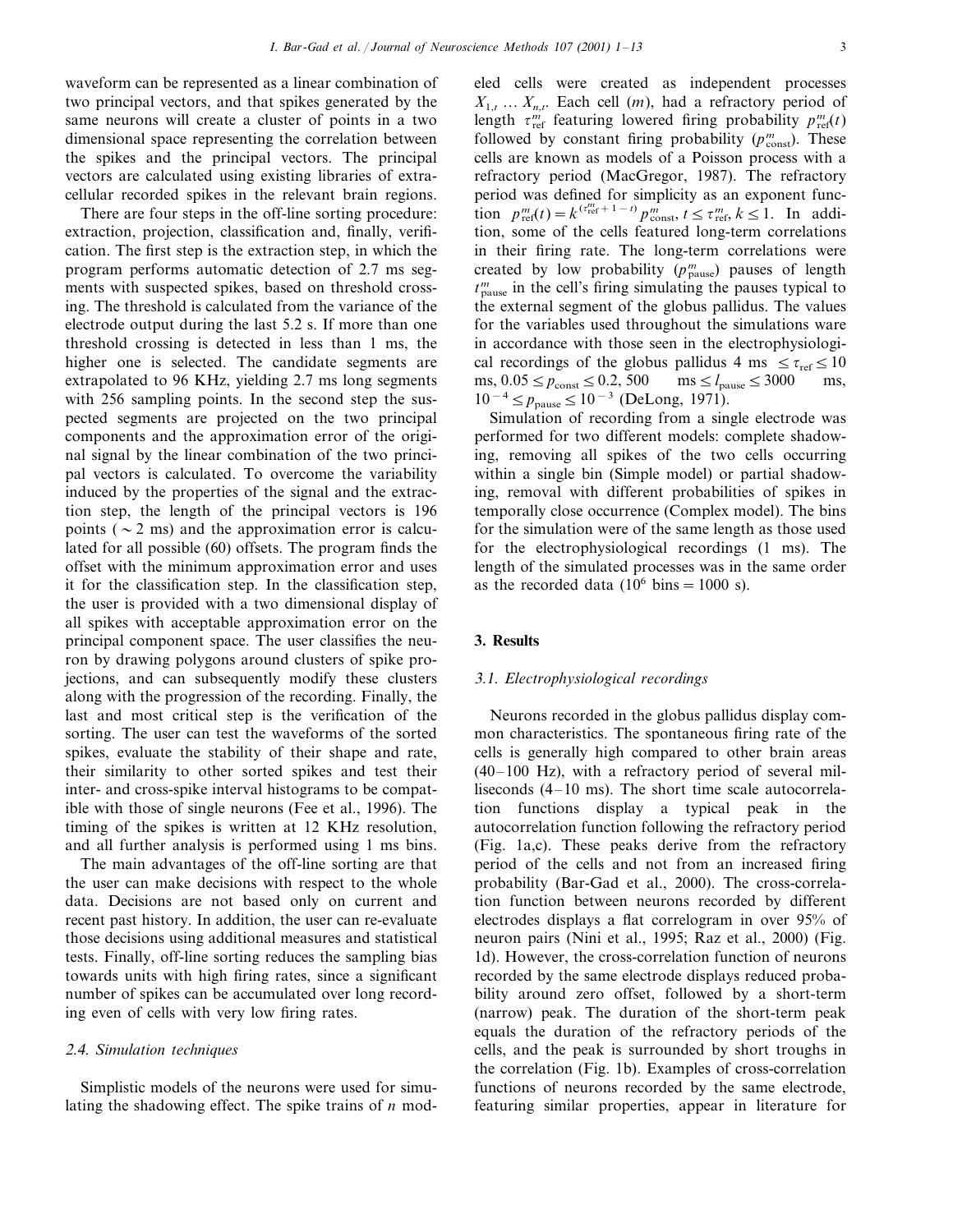various brain regions: frontal cortex (Vaadia et al., 1991, Fig. 9d), dorsal cochlear nucleus (Voigt and Young, 1980, Fig. 9b), reticular formation region of the midbrain (MacGregor et al., 1975, Fig. 5b), medulla (Feldman et al., 1980, Fig. 7c), auditory cortex (Dickson and Gerstein, 1974, Figs. 5b,6j; Eggermont, 1992, Fig. 1a), substantia nigra (Wilson et al., 1977) and medial geniculate body (Heierli et al., 1987, Figs. 1,2).

The neurons of the globus pallidus (especially those of the external segment) display pausing activity (De-Long, 1971). The pauses reflect a decrease in firing rate from the typical high rate to very low rates for prolonged periods (500–3000 ms). This firing-pattern causes long-term (hundreds of milliseconds up to a few seconds) peaks in the autocorrelation functions (Fig. 2a-upper plot, c) (DeLong, 1971). Other cells may not display pausing activity, leading to a flat autocorrelation function (Fig. 2a-lower plot). The long-term crosscorrelation between the neurons is flat when the cells are recorded by different electrodes (Fig. 2d). However, when the neurons are recorded by the same electrode, and at least one of the cells displays a long-term (wide) peak in the autocorrelation, the cross-correlation function reveals a typical long shallow trough of the same



Fig. 1. Examples of short-term cross-correlation functions between neurons recorded from the same electrode and from different electrodes in the globus pallidus. (a) Autocorrelation functions of neurons recorded from a single electrode (990513/2/5 and 990513/2/6); (b) Cross-correlation function of the pair of neurons shown in (a), showing the typical short-term peak due to the shadowing effect; (c) Autocorrelation functions of neurons recorded from different electrodes (990513/2/1 and 990513/2/29); (d) Cross-correlation function of the pair of neurons shown in (c), showing the typical flat cross-correlation in the pallidum.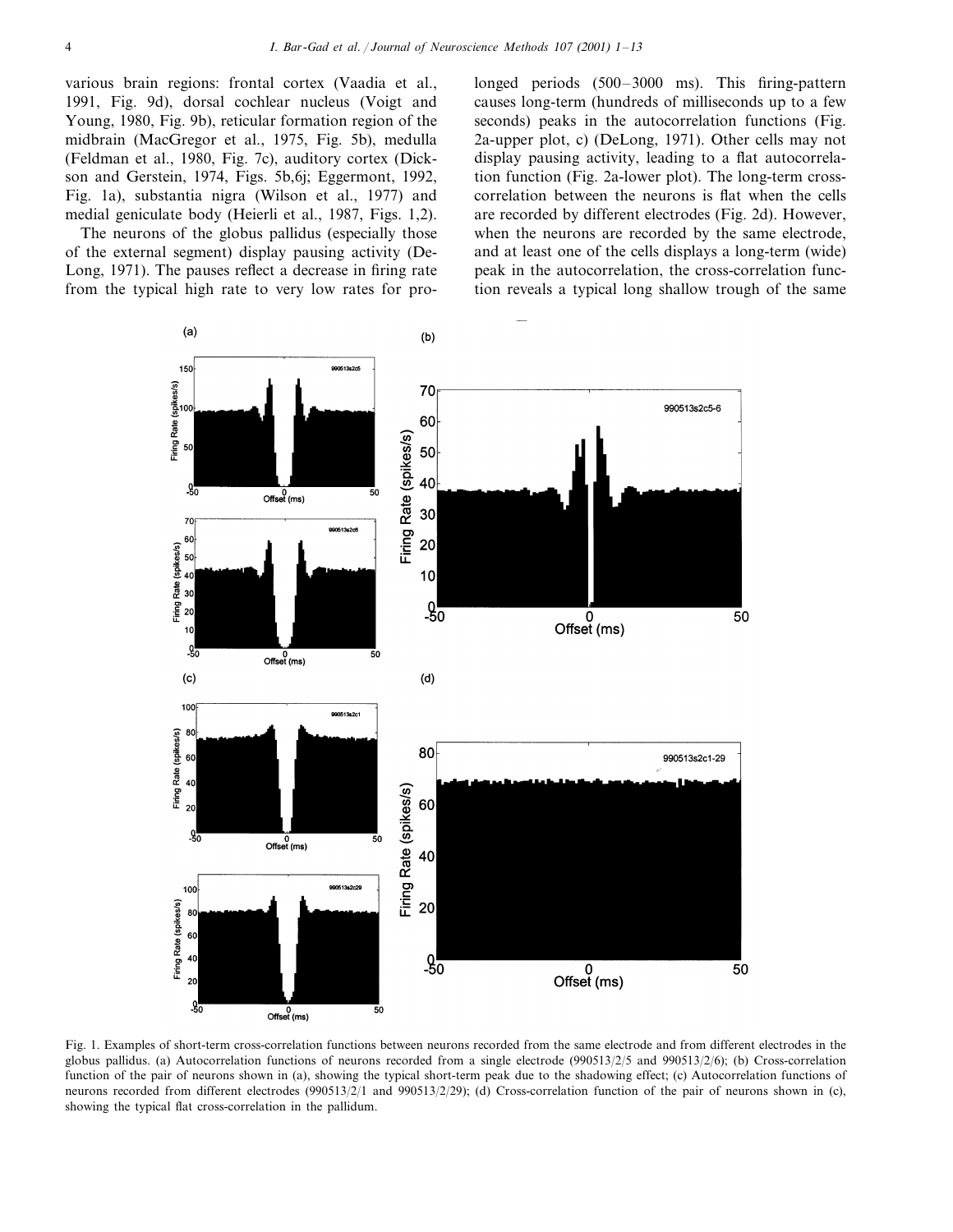

Fig. 2. Examples of long-term cross-correlation functions between neurons recorded from the same electrode and from different electrodes in the globus pallidus. (a) Autocorrelation functions of neurons recorded from a single electrode (990513/2/5 and 990513/2/6); (b) Cross-correlation function of the pair of neurons shown in (a), showing the typical long-term trough due to the shadowing effect; (c) Autocorrelation functions of neurons recorded from different electrodes (990513/2/1 and 990513/2/29); (d) Cross-correlation function of the pair of neurons shown in (c), showing the typical flat cross-correlation in the pallidum. In (a–d) 100 bins are displayed, each bin consists of the average of 40 ms. The bin-zero effects are therefore smoothed by the neighboring values.

time-scale as the peak in the autocorrelation function (Fig. 2b).

In general, when multiple neurons are recorded from the same electrode, their autocorrelation characteristics: oscillations, peaks and troughs tend to reflect onto the cross-correlation function. Prior research has shown that when cells are not independent i.e. have some functional connectivity, their cross-correlation function reflects their autocorrelation functions in various experimental setups (Eggermont, 1990). However, independent cells recorded from different electrodes do not

display this feature. In such cases the autocorrelation reflection is unique to recordings from the same electrode and is caused by the shadowing effect.

# 3.2. *Simulations*

Neurons were simulated independently with firing characteristics typical to those of the globus pallidus of primates. The simulated neurons featured a refractory period of decreased firing probability, followed by a period of constant firing probability. The combination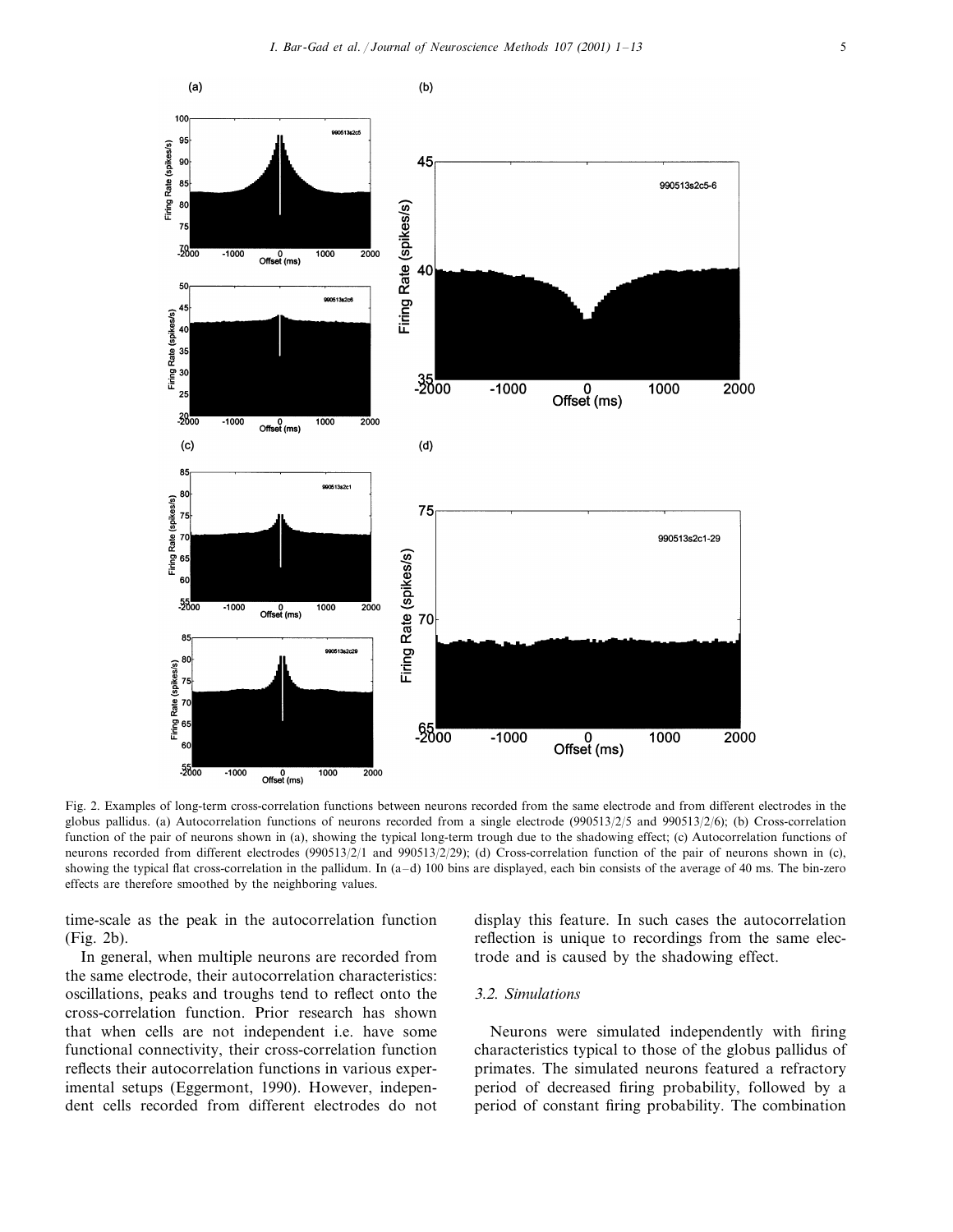

Fig. 3. Short-term cross-correlation: simulation results. (a–b) Autocorrelation of the two simulated independent cells before removal of common spikes; (c) Spike trains of two cells without removal of spikes occurring at the same bin, simulating recording from different electrodes; (d) Cross correlation of cells (a–b) without removal of spikes reveals a flat cross correlogram; (e) Spike trains of two cells after removal of spikes occurring at the same bin, simulating recording from the same electrode (simple shadowing); (f) Cross correlation cells (a–b) after removal of spikes occurring at the same bin reveals a small peak surrounding the zero valued central bin; (g) Spike trains of two cells after removal of spikes occurring at multiple bins, simulating recording from the same electrode (complex shadowing). Notice that in some cases spikes from both spike trains are removed, whereas at other times only one of the spike trains loses a spike; (h) Cross correlation of cells (a–b) after removal of spikes occurring at the multiple bins  $S_{m,n} = S_{n,m} = [0.5 1 0.5]$ , reveals a larger peak in the cross correlation function surrounding the three central bins. The parameters used in the figure are:

 $\Delta t = 1$  ms,  $\tau_1 = 6$  ms,  $p_1 = 0.15$ ,  $\tau_2 = 8$  ms,  $p_2 = 0.12$ ,  $p_t = k^{(\tau_r + 1 - t)} p$   $t \le \tau_r$ ,  $k = 0.5$ .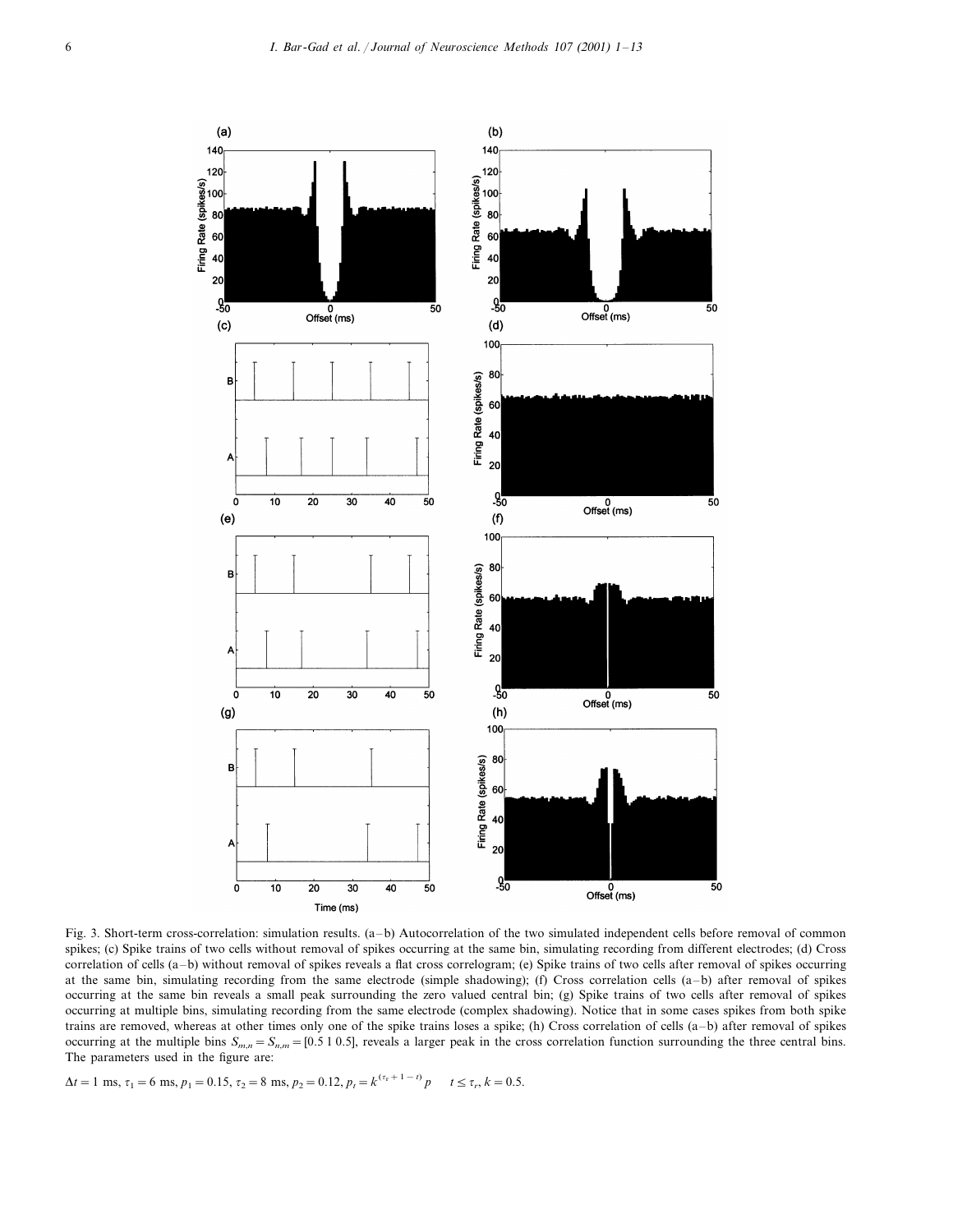

Fig. 4. Long-term cross correlation: simulation results. (a–b) Autocorrelation of the two cells before removal of common spikes; (c) Cross correlation of two simulated independent cells (a–b) without removal of spikes occurring at the same bin, simulating recording from different electrodes and demonstrating flat correlograms; (d) Cross correlation of two simulated independent cells (a–b) after removal of spikes occurring at the same bin, simulating recording from the same electrode and demonstrating a small trough in the correlogram; (e) Cross correlation of two simulated independent cells (a–b) after removal of spikes occurring at multiple bins  $S_{m,n} = S_{n,m} = [0.5 1 0.5]$  and demonstrating a large trough in the correlogram. The parameters used in the figure are:

 $\Delta t = 1$  ms,  $\tau_1 = 4$  ms,  $p_1 = 0.1$ ,  $\tau_2 = 6$  ms,  $p_2 = 0.08$ ,  $p_t = k^{(\tau_r + 1 - t)} p$   $t \le \tau_r$ ,  $k = 0.5$ .  $p_{\text{parse}} = 0.001$ ,  $\bar{l}_{\text{parse}} = 500$  ms. Size of a bin is 40 ms.

of high firing rate with the refractory period leads to autocorrelation functions with short peaks following the refractory period (Bar-Gad et al., 2000) (Fig. 3a,b). A short trace of spikes is shown for the two cells (Fig. 3c). Since the cells were created independently, the cross-correlation function is flat (Fig. 3d). However, a simple model simulating a recording of two cells by a single electrode can be obtained by removal of all spikes occurring within a single bin (Fig. 3e). The cross-correlation function created from the new spike trains (Fig. 3f) has the typical short-term peak seen in the experimental results. Creation of a more complex shadowing period by removing common spikes for multiple offsets (e.g. in the range of  $\pm 2$  ms) with different probabilities (e.g. 100% at  $\pm$  1 ms and 50% at  $\pm$  2 ms, Fig. 3g) enhances the size of the peak in the cross-correlation (Fig. 3h).

To test the long-term shadowing effects we simulated independent neurons featuring a tendency towards pausing in the firing in addition to the refractory period properties. This firing pattern leads to a long-term peak in the autocorrelation functions in addition to the short-term phenomena (Fig. 4a,b). Since the cells are independent, their cross-correlation function is flat (Fig. 4c). However, the removal of spikes occurring in the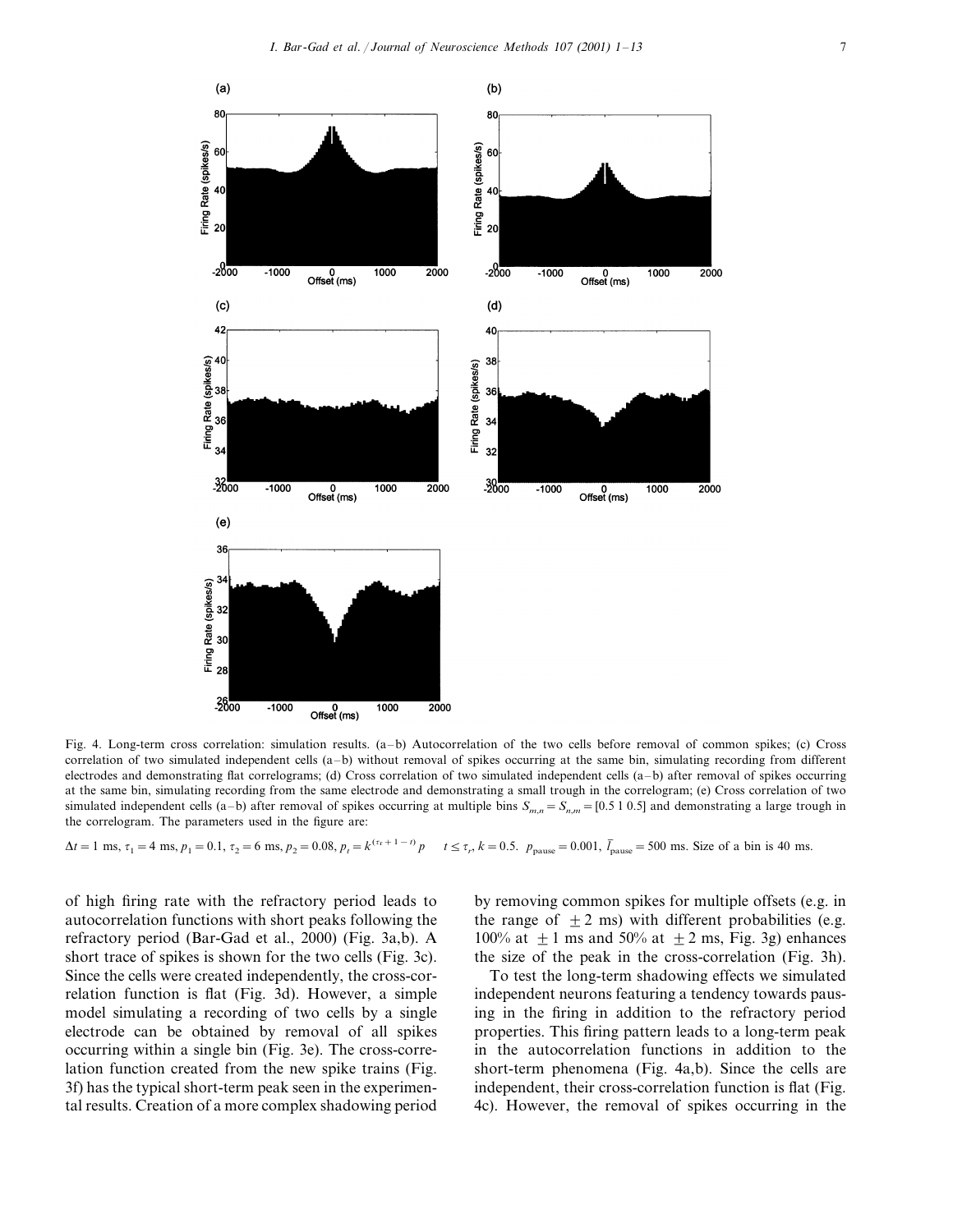same bin causes the cross-correlation function to feature a wide trough (Fig. 4d) similar to the one seen in experimental data (Fig. 2b). This trough is also affected by the width of the shadowing effect and its shape, growing with the increase in the shadowing period length (Fig. 4e).

#### 3.3. *Analysis*

For the analysis of the shadowing effect we shall first use the simple model of complete shadowing lasting for a single bin (removal of all common spikes within the central, zero offset, bin and no effect on spikes in any other bin). Another assumption is that only two cells are recorded from the same electrode. Both of these assumptions will be removed in the analysis of the general model. The details of the mathematical analysis are given in Appendix A.

Assuming that  $p_1$  and  $p_2$  are the firing probabilities of the original cells, before removal of common spikes. The firing probabilities of the two cells after removal of the common spikes equal the probability that one of the cells fired and the other did not.

$$
p_n^* = p_n(1 - p_m),
$$
 (1)

where, *n*, *m* = 1, 2. Let:  $a_1(t)$  and  $a_2(t)$  be the autocorrelation functions of the original cells and assume independence of the underlying cells. The cross correlation of the two cells (at offset different than zero) after the removal of common spikes is given by,

$$
c_{n,m}^*(t) = (1 - a_n(t))(1 - a_m(t)) \frac{p_n}{1 - p_n}.
$$
 (2)

The results of the analysis performed on the cells used for the simulation examples in the prior sections are similar to the computational (simulation) results.

The general model deals with a shadowing effect for multiple offset bins. The shadowing effect may not be complete, such that in each bin during the shadowing period  $(-\alpha \text{ to } +\alpha)$  the removal of spikes from cell *m* occurs with the probability  $S_{n,m}(t)$  where *t* is the offset from the spikes of cell *n*,

$$
0 \le S_{n,m}(t) \le 1 \qquad |t| \le \alpha.
$$
  
\n
$$
S_{n,m}(t) = 0 \qquad |t| > \alpha
$$
\n(3)

The shadowing effect is not symmetric in time  $(S_{n,m}(t)$  is not necessarily equal to  $S_{n,m}(-t)$  and not symmetric between the neurons  $(S_{n,m}(t))$  is not necessarily equal to  $S_{m,n}(t)$  or  $S_{m,n}(-t)$ ). The firing probability in this case, under the assumption that the shadowing period is shorter than the refractory period, is

$$
p_n^* = p_n \bigg( 1 - p_m \sum_{u = -\alpha}^{\alpha} S_{m,n}(u) \bigg). \tag{4}
$$

The cross correlation of the two cells under the independence assumption is

$$
c_{n,m}^{*}(t) = \left(1 - \sum_{u=-\alpha}^{\alpha} S_{n,m}(u) a_{n}(t+u)\right)
$$
(5)  

$$
\times \left(1 - \sum_{u=-\alpha}^{\alpha} S_{n,m}(u) a_{m}(t-u)\right) \frac{p_{n}}{1 - p_{n} \sum_{u=-\alpha}^{\alpha} S_{n,m}(u)}.
$$

The equations describing the general solution are equal to the equations of the simple solution for  $\alpha =$  $0, S_{n,m}(0) = S_{m,n}(0) = 1.$ 

The size of the changes in the cross-correlation caused by the shadowing effect varies considerably according to the cells' characteristics such as firing probability and the shape of the autocorrelation function. The size of the change also varies according to features of the experimental setup and the sorting method that are reflected in the length and shape of the shadowing period. Assuming that the shadowing period is shorter than the absolute refractory period, the difference between the short-term peak in the cross correlation and the steady state can be approximated by,

$$
\Delta c_{n,m}^* \approx p_n \bigg( p_n \sum_{u=-\alpha}^{\alpha} S_{n,m}(u) + p_m \sum_{u=-\alpha}^{\alpha} S_{m,n}(u) \bigg). \tag{6}
$$

The size of the peak as a function of the firing rates, and of the shadowing period is shown (Fig. 5).

Assuming that the cells have a long-term peak in their autocorrelation functions (Fig. 2a,c and Fig. 4a,b), and that  $\Delta a_n$  and  $\Delta a_m$  are the maximum offsets of the peaks from steady state, the size of the trough in the cross correlation can be approximated by, (7)

$$
\Delta c_{n,m}^* \approx -p_n \bigg(\Delta a_m \sum_{u=-\alpha}^{\alpha} S_{m,n}(u) + \Delta a_n \sum_{u=-\alpha}^{\alpha} S_{n,m}(u)\bigg).
$$

Recording from a single electrode is not limited to two cells and may consist of multiple cells (Fig. 6). The shadowing effect is enhanced in such cases and is evident even in areas with slower firing rates. Even if some of the cells are not detected by the sorting devices, they may still bare an effect on the observed firing of the identified cells. Assuming that *n* neurons are recorded from the same electrode, the firing probability of any cell is affected by the other *n*−1 neurons

$$
p_i^{**} = p_i \prod_{k \neq i} \left( 1 - p_k \sum_{u = -\alpha}^{\alpha} S_{i,k}(u) \right). \tag{8}
$$

The cross correlation of any two cells is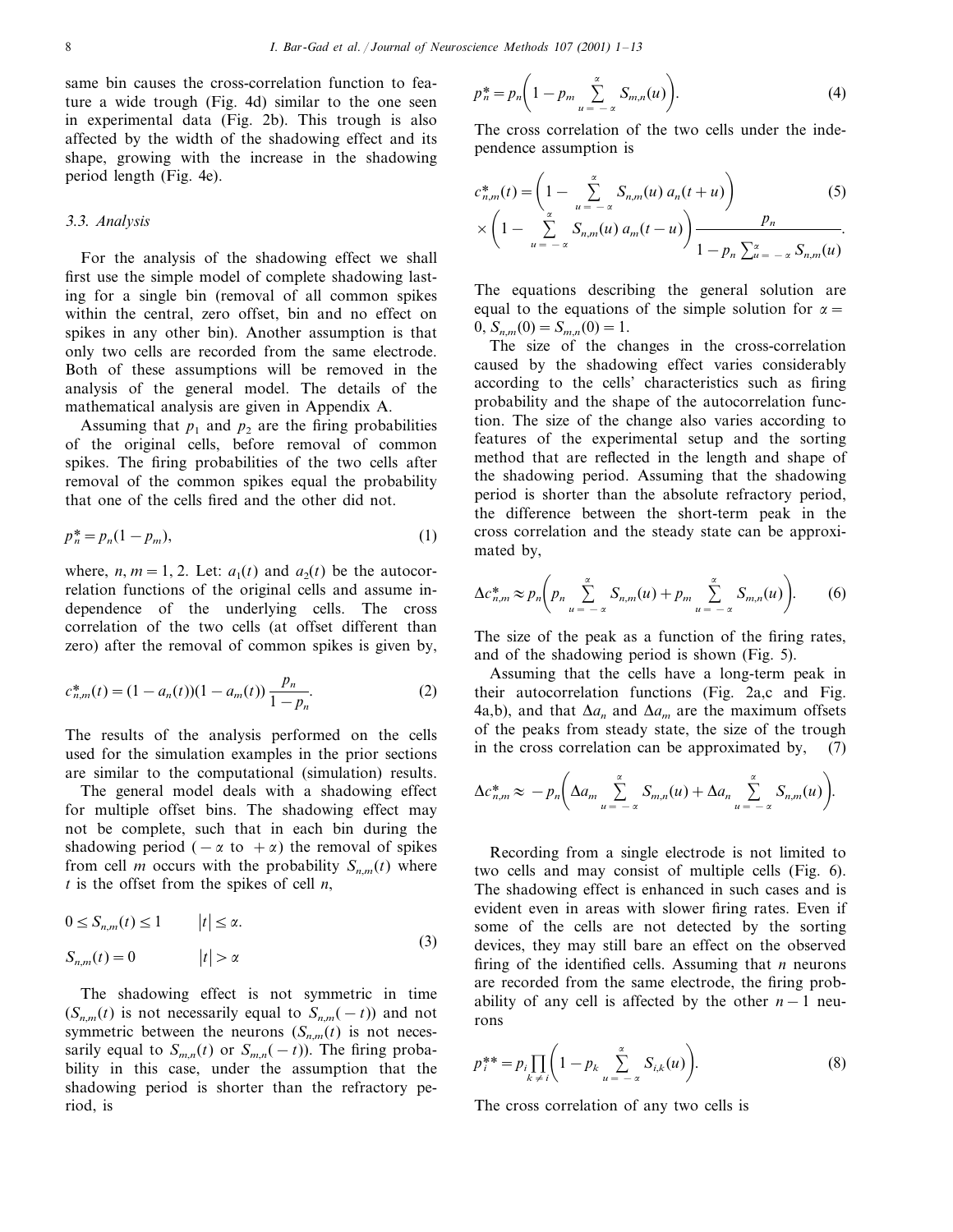$$
c_{i,j}^{**}(t) = c_{i,j}^{*}(t) \prod_{k \neq i,j} \left[ 1 - \frac{p_k}{1 - p_k \sum_{u = -\alpha}^{\alpha} S_{i,k}(u)} \right]
$$
(9)  

$$
\times \left( 1 - \sum_{u = -\alpha}^{\alpha} S_{i,k}(u) a_k(t+u) \right).
$$

As before, the effects of the additional cells measured from the electrode can be significant depending on their firing rate and characteristics.

and for the complex case  $a_n^*(t) = a_n(t)$  $1-p_m \left[ 2 \sum_{u=-\alpha}^{\alpha} S_{m,n} + \sum_{u=-\alpha}^{\alpha} \sum_{v=-\alpha}^{\alpha} a_m(t-v+u) S_{m,n}(u) S_{m,n}(v) \right]$  $1-p_m\sum_{\alpha=\alpha}^{\alpha}S_{m,n}$  $(11)$ 

#### 3.4. *Autocorrelation effects*

The firing pattern of one neuron may cause changes

The effect will usually be seen as a uniform decrease in the correlation function. However, although the effect is significantly smaller than the one reflected in the

in the observed firing pattern of other neurons recorded by the same electrode in addition to the previously shown effects on their cross-correlation. This change in firing pattern may be evident in the autocorrelation function of the cell. The value of the autocorrelation function of a cell when two cells are recorded by the

 $\frac{p_m}{1-p_m}(1-a_m(t))\right]$ 

same electrode is for the simple case

 $a_n^*(t) = a_n(t) \left[ 1 - \frac{p_m}{1-t} \right]$ 





 $(10)$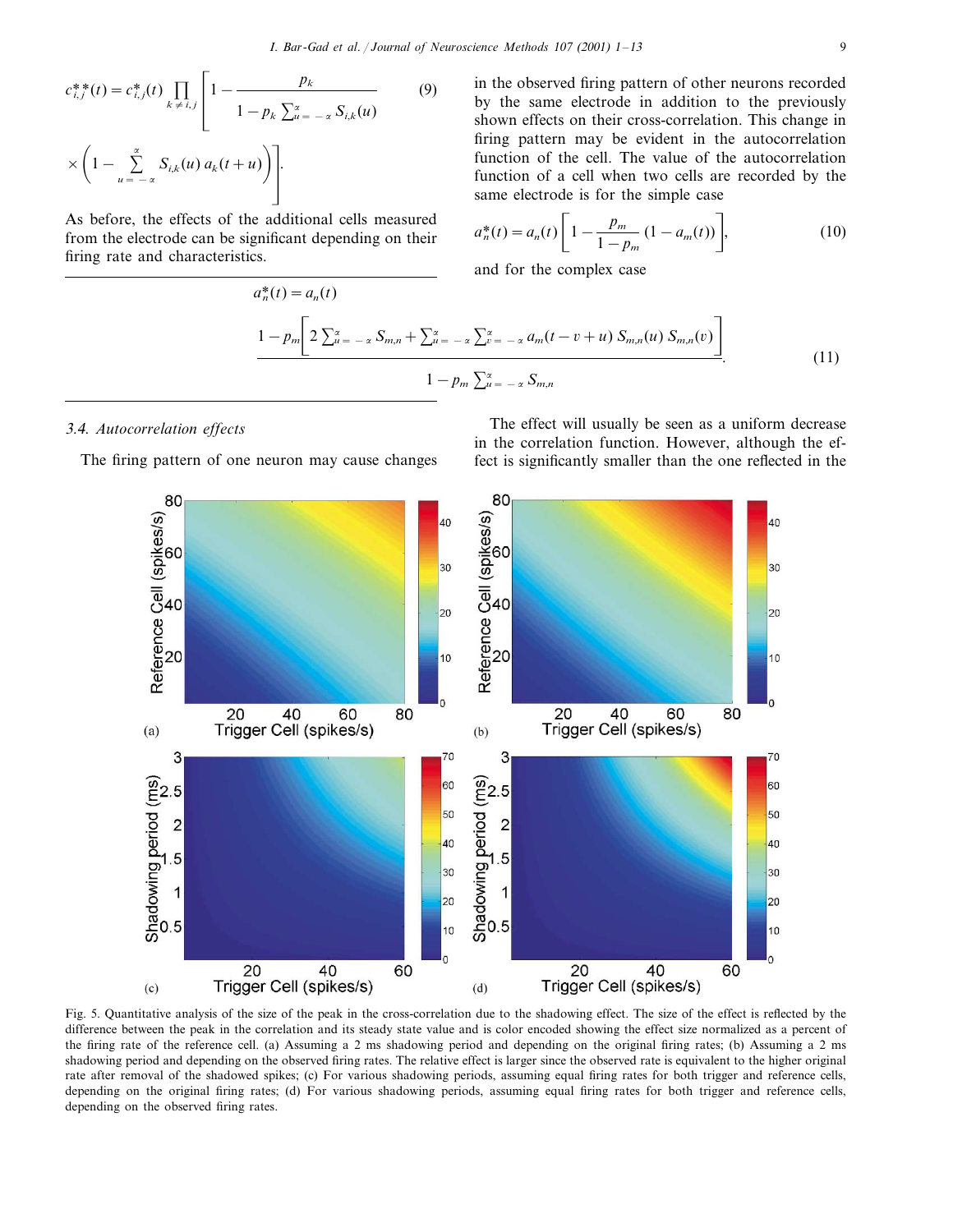

Fig. 6. Recording of multiple cells by the same electrode. (a) Autocorrelation and cross-correlation functions of three pallidal neurons recorded from the same electrode (990513/1/5, 990513/1/6 and 990513/1/7). Autocorrelation functions appear in filled bars and cross-correlation functions in empty bars.

cross-correlation, whenever one of the cells has a non-flat autocorrelation function such as an oscillatory activity, it changes the actual shape of the other autocorrelation function (Fig. 7).

# **4. Discussion**

The major points mentioned in the article are:

- 1. Cells recorded simultaneously from the same electrode and sorted using current sorting methods change each other's observed firing pattern. These changes in the auto and cross correlation functions are due to the 'shadowing effect'. This effect may exist even if a spike is not detected by the recording system.
- 2. The mutual effects of the cells are different, varying with the cells characteristics such as rate and shape of the original autocorrelation function, as well as parameters of the recording equipment such as the length and shape of the shadowing period.
- 3. The removal of the common spikes due to the shadowing effect causes changes in the correlation functions. The observed cross-correlation function reflects the inverted shape of the original autocorrelation functions (negative effect). The observed autocorrelation of a single cell features the shape of the autocorrelation of all the other cells recorded with it on the same electrode (positive effect).

The shadowing effect has different significance in different brain areas and during different recording paradigms. Generally, areas containing neurons with

high firing rates such as the basal ganglia and the cerebellum will have larger shadowing effects (Table 1). In addition to these areas that were simulated and analyzed throughout the article, areas with lower firing rates may also be affected when multiple cells in the local area tend to fire in synchrony. For example, cells in the cortex tend to fire at very low rates ( $<$  5 Hz). However, when activated, they may increase their rate significantly  $(>100$  Hz). In many cortical areas neighboring cells tend to fire in synchrony during such activation (Gray et al., 1992). The co-activation may cause a severe shadowing problem during the increased firing periods and may therefore pose difficulties in drawing conclusions from the results regarding the local connectivity of neurons.

The shadowing effect may be significant even when the spike-sorting algorithm does not identify the cell causing it. A small amplitude spike with relatively small signal to noise ratio (SNR) may still cause additional false correlation between other cells recorded and identified by the same electrode. The effect can be estimated using formula Eq. (9), even if only a very general assumption can be made about the 'invisible cell'. Such is also the case with cells that have very small signal leading to partial detection of the spikes. This will lead to a significantly larger shadowing effect than is expected by the simple analysis derived from their visible firing. In addition to these physiological parameters, the experimental setup plays a key role: performance of online sorting will usually cause larger shadowing effects than off-line sorting due to reduced identification abilities.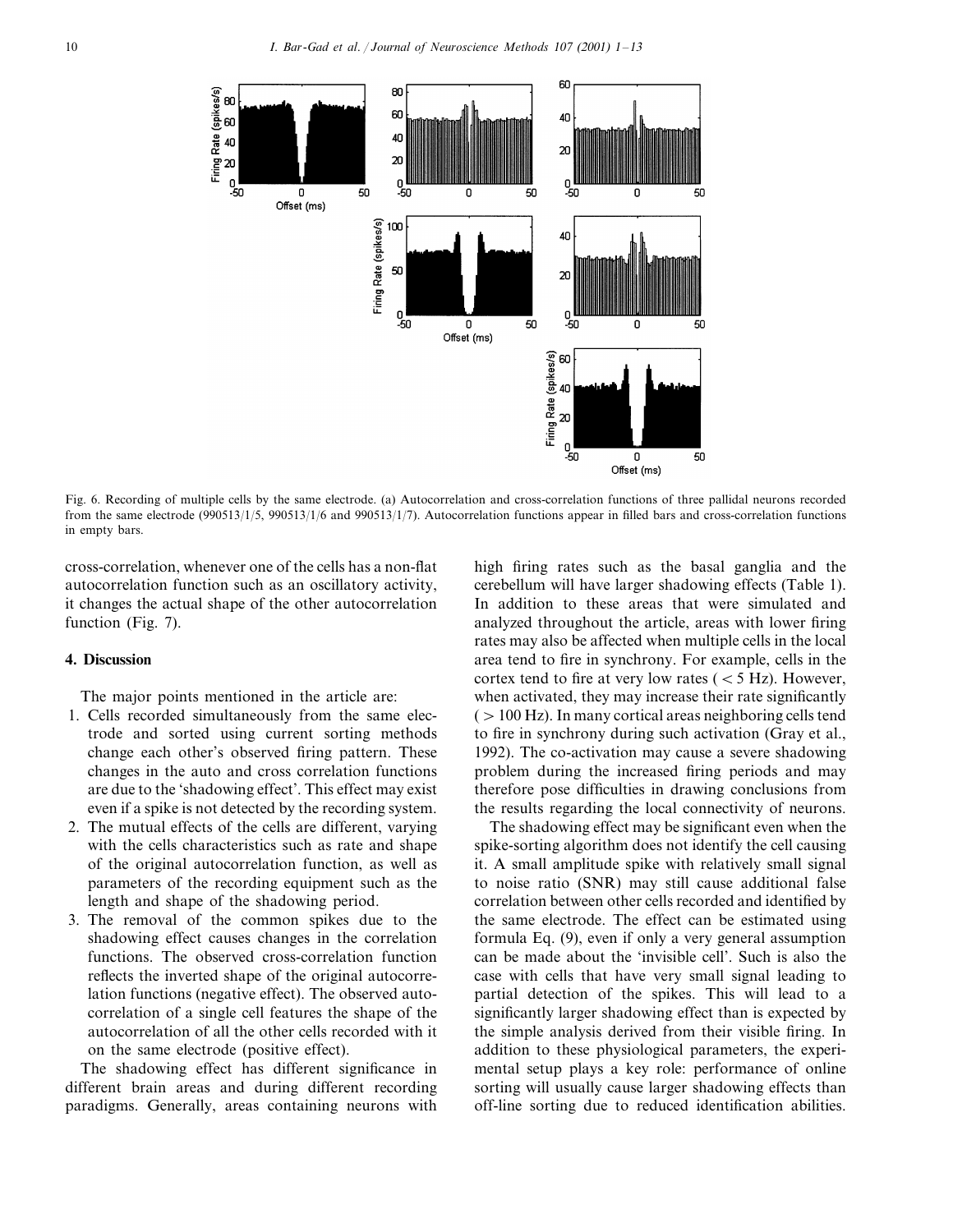Slower sampling systems of the analog waveform will also cause an increase in the shadowing effect, and so will simplified sorting methods and high noise levels. Furthermore, specific shadowing may affect a subset of the results: asymmetry in the shadowing effect is caused when one of the spikes is larger than the others, thereby shadowing them but remaining relatively unaffected by them. In addition, overlapping of two spikes may lead into an identification of a false third unit leading to false connectivity patterns.

Spike overlap has been a problem since the early days of multi-unit recording and spike sorting. Attempts to reduce the extent of the shadowing period have been performed by improving the signal to noise ratio and by creating overlap identification methods (Lewicki, 1998). However, after the sorting was completed, the shadowing period was generally ignored. Any subsequent analysis of the cross-correlation assumed that, except for the missing counts at offset zero, the cross-correlation functions of neighboring cells should be viewed as those recorded by different electrodes. Some studies quantitatively estimated the overlap effect by either examining the length of the short trough near zero ( $\pm$  0.6–2.0 ms, Feldman et al., 1980) or by simulating the spike shapes and checking the expected overlap  $(+0.8-2.4 \text{ ms of more})$ 

than 10% shadowing, Voigt and Young, 1980). In all these studies, the effects of the shadowing periods on the correlation at other time offsets were overlooked.

Clarification of the cross-correlation results and partial compensation for the shadowing effect can be achieved by estimating the size of the shadowing effects relevant for the brain area characteristics and the experimental setup. However, some other methods exist for reducing the effect and reducing its significance. Methods for improved recording such as usage of stereotrodes (Mc-Naughton et al., 1983) and tetrodes (Harris et al., 2000) exist, enabling better potential separation of neighboring neurons. Further improvements can be performed during the spike identification and separation phases (Lewicki, 1998). However, all current methods do not overcome the shadowing effect completely leading to the need for awareness for the possibility of false phenomena derived from the systematic misidentification of overlapping spikes in multi-unit recording from a single electrode.

#### **Acknowledgements**

This study was supported in part by the Israeli Academy of Science and the US-Israel Bi-national Sci-



Fig. 7. Mutual effects of the autocorrelation functions. (a) Autocorrelation function of a simulated cell with a Poisson firing pattern. (b) Autocorrelation function of a simulated cell with 80 Hz noisy oscillation. (c) Autocorrelation of the cell shown in (a) after removal of common spikes with (b), showing the reflection of the oscillatory 'neighbor' (Y-scale in A and C is adjusted to the correlation level to show the emerged oscillatory phenomena). (d) Autocorrelation of the cell shown in (b) after removal of common spikes with (a). The removal of the spikes simulated a complex shadowing period of the form  $S_{m,n} = S_{n,m} = [0.5 \ 1 \ 0.5]$ .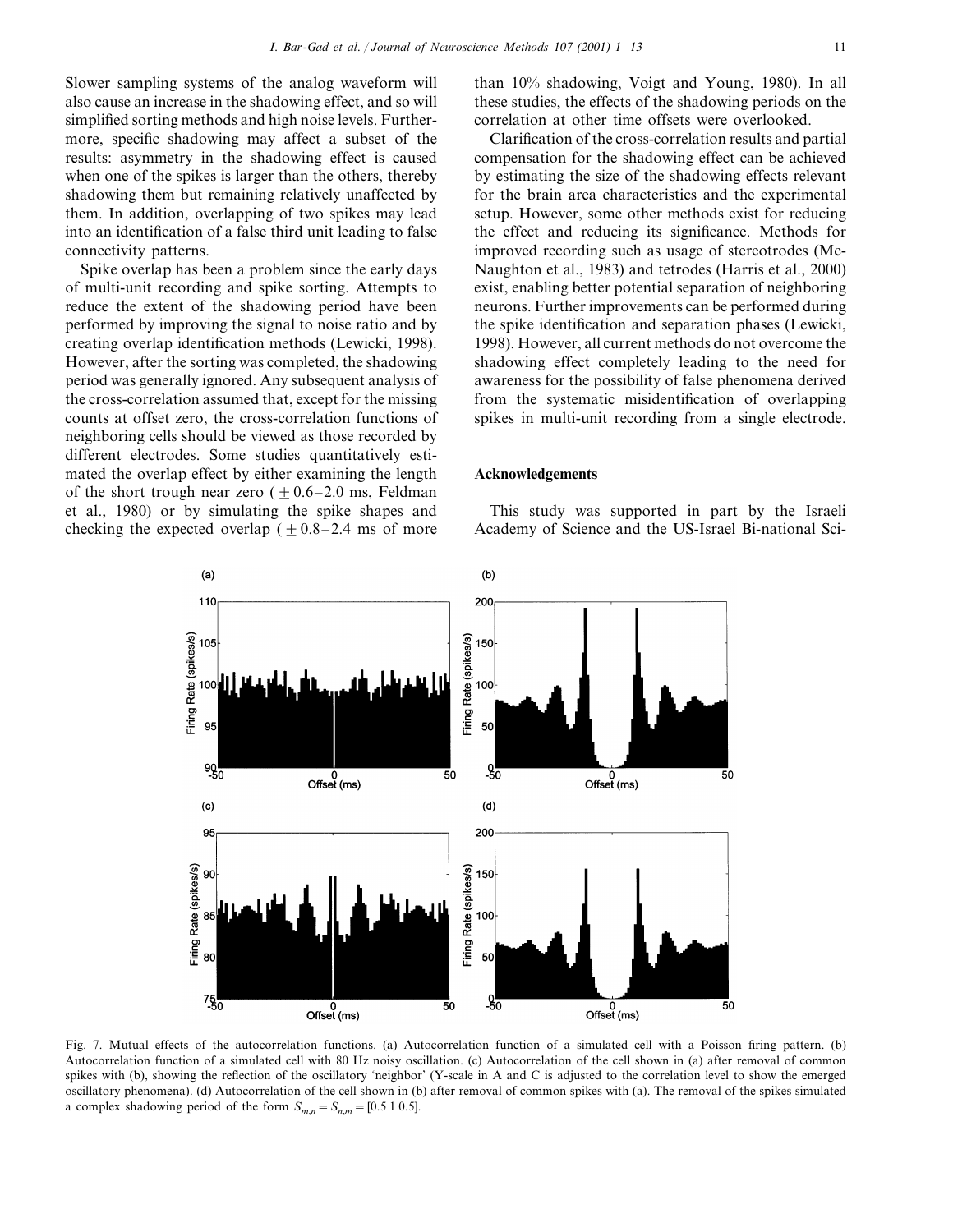Table 1

Typical values for the cross-correlation short-term peak for different brain areas<sup>a</sup>

|                                                           | Observed firing rate<br>(spikes/s) | Original firing rate<br>(splits/s) | $\Delta p$ | $\Delta p/p$ (%) |
|-----------------------------------------------------------|------------------------------------|------------------------------------|------------|------------------|
| Online sorting values $\alpha = 2$ ,                      |                                    |                                    |            |                  |
| $S_{m,n} = S_{n,m} = [0.25 \, 0.75 \, 1 \, 0.75 \, 0.25]$ |                                    |                                    |            |                  |
| Globus Pallidus                                           | 60                                 | 78.5                               | 42.6       | 71.1             |
| <b>STN</b>                                                | 25                                 | 27.2                               | 4.6        | 18.6             |
| Cortex                                                    | 5                                  | 5.1                                | 0.2        | 3.1              |
| <i>Offline sorting values</i> $\alpha = 1$ ,              |                                    |                                    |            |                  |
| $S_{m,n} = S_{n,m} = [0.5 \ 1 \ 0.5]$                     |                                    |                                    |            |                  |
| Globus Pallidus                                           | 60                                 | 69.7                               | 21.0       | 35.0             |
| <b>STN</b>                                                | 25                                 | 26.4                               | 2.9        | 11.5             |
| Cortex                                                    |                                    | 5.1                                | 0.1        | 2.1              |

<sup>a</sup> The size of the shadowing effect differs according to the characteristics of the brain area and of the experimental setup for the spike detection process. The size of the effect is given in the table for various regions assuming two typical experimental setups.

ence Foundation. We thank Moshe Abeles, Yoram Ben-Shaul and Genella Morris for their critical reading and helpful suggestions. We thank Gali Havazelet-Heimer, Joshua A. Goldberg and Sharon Maraton for sharing their data with us.

#### **Appendix A**

The cells can be described as independent stationary  $(0, 1)$  processes  $X_{n,t}$  where *n* indicated the process number and *t* the time. A value of 1 of the process is equivalent to a spike for the simulated cell. The firing probability of the original process  $X_n$  is

$$
p_n = P(X_{n,t} = 1),\tag{A1}
$$

and the autocorrelation function of the processes is

$$
a_n(t) = P(X_{n,t} = 1 | X_{n,0} = 1).
$$
 (A2)

The cross correlation function of the cells when independence is assumed is flat

$$
c_{n,m}(t) = P(X_{n,t} = 1 | X_{m,0} = 1) = p_n.
$$
 (A3)

For the analysis of the removal of common spikes we first assume a simple case of a complete shadowing effect lasting a single bin. Another assumption that is made for simplicity is that only two cells are recorded from the same electrode. Both of these assumptions are removed in the analysis of the general case. The firing probabilities of the two cells after removal of the common spikes is (A4)

$$
p_n^* = P(X_{n,t}^* = 1) = P(X_{n,t} = 1, X_{m,t} = 0) = p_n(1 - p_m).
$$

The cross correlation of the two cells is

$$
c_{n,m}^*(t) = P(X_{n,t}^* = 1 | X_{m,0}^* = 1)
$$
  
= 
$$
\frac{P(X_{n,t} = 1, X_{n,0} = 0, X_{m,0} = 1)}{P(X_{m,0} = 1, X_{n,0} = 0)}
$$
 (A5)

$$
= (1 - a_n(t))(1 - a_m(t)) \frac{p_n}{1 - p_n}.
$$

and the autocorrelation is

$$
a_n^*(t) = P(X_{n,t}^* = 1 | X_{n,0}^* = 1)
$$
  
= 
$$
\frac{P(X_{n,t} = 1, X_{n,0} = 1, X_{m,t} = 0, X_{m,0} = 0)}{P(X_{n,0} = 1, X_{m,0} = 0)}
$$
 (A6)  
= 
$$
a_n(t) \left[ 1 - \frac{p_m}{1 - p_m} (1 - a_m(t)) \right].
$$

Recording from a single electrode is not limited to two cells and might consist of multiple cells. The shadowing effect is enhanced in such a case and is evident even in areas with slower firing rate. The formulation for the simple case (shadowing of a single bin) follows the same lines used for two cells. Assuming that *n* independent processes  $X_{1,t}, \ldots, X_{n,t}$  simulate the cells, the firing probability is

$$
p_t^* = P(X_{i,t}^* = 1) = P(X_{i,t} = 1, X_{k \neq i,t} = 0)
$$
  
=  $p_i \prod_{k \neq i} (1 - p_k).$  (A7)

The cross correlation of two cells is

$$
c_{i,j}^{*}(t) = P(X_{i,t}^{*} = 1 | X_{j,0}^{*} = 1)
$$
  
= 
$$
\frac{P(X_{i,t} = 1, X_{k \neq i,t} = 0, X_{j,0} = 1, X_{k \neq j,0} = 0)}{P(X_{j,0} = 1, X_{k \neq j,0} = 0)}
$$
  
= 
$$
(1 - a_{i}(t))(1 - a_{j}(t))
$$
 (A8)  

$$
\frac{p_{i}}{1 - p_{i}} \prod_{k \neq i,j} \left[1 - \frac{p_{k}}{1 - p_{k}}(1 - a_{k}(t))\right],
$$

and the autocorrelation function values are

$$
a_t^*(t) = P(X_{i,t}^* = 1 | X_{i,0}^* = 1)
$$
  
= 
$$
\frac{P(X_{i,t} = 1, X_{i,0} = 1, X_{k \neq i,t} = 0, X_{k \neq i,0} = 0)}{P(X_{i,0} = 1, X_{k \neq i,0} = 0)}
$$
  
= 
$$
a_i(t) \prod_{k \neq i} \left[1 - \frac{p_k}{1 - p_k} (1 - a_k(t))\right].
$$
 (A9)